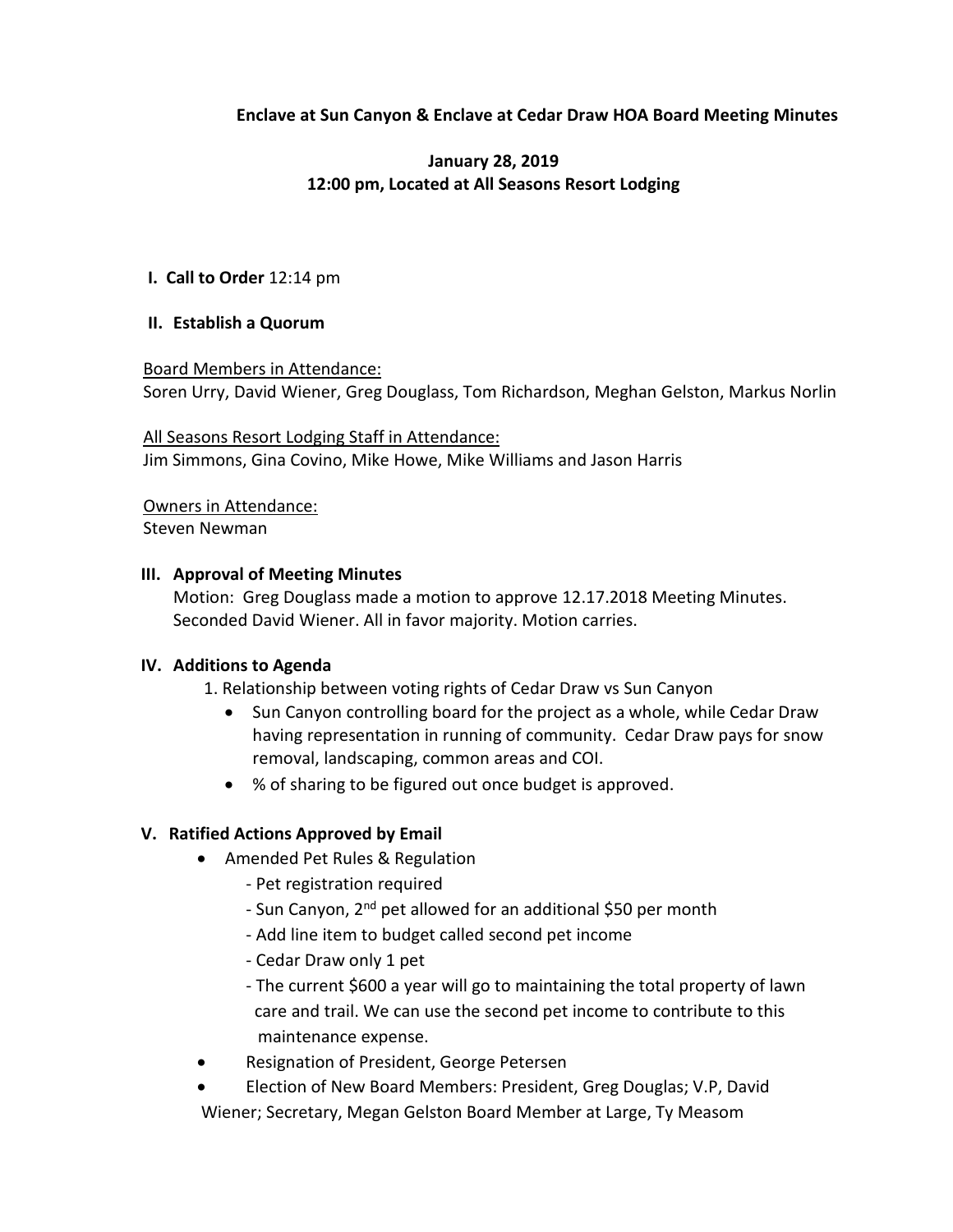## **VI. Financial Update**

• 2019 Budget

\* Proposed Budget I: Total General & Administration- \$35,075. Repair & Maintenance- \$53,800. Utilities \$11,500= Total Shared Expense of \$120,925. Divided by 28 Lots (5 Cedar Draw Lots, 23 Sun Canyon Lots)

\* Synergy and 10 Lots are not contributing to 2019 dues.

\* Holiday Decor: \$5,000. A discussion on options of duration, how many trees and location will be discussed in more detail this upcoming Holiday Season. Current contract is with Night Vision, will compare cost by receiving a bid from Bright Nights.

\* Landscaping: \$6,000 for shared landscape areas: entryway, area associated to the easement, water feature and trail. Braun is the contractor who will assess damages to trees that were damaged during the November storm.

- Suggestion to have water hoses covered with mulch so water doesn't evaporate and it will be more aesthetically pleasing.

 - Assess how the wild grasses come in this Spring and if it doesn't cover area, we will lay down mulch. Soil pep has been spread throughout property and was intended for this seasons growth.

- Behind mailboxes have been seeded with wildflowers

\* Snow Removal: \$12,000 for plowing, salting and snow removal on property by Action Snow Plow.

 - Action Snow Plow not providing quality service, reported it to company several times, next year will service with the company Altitude.

- Moving forward snow removal can be placed down into the gully near bridge and near the creek, before being trucked out.

\* Water: \$6,500.

\* Electric: \$5,000. Lot 5, Markus Norlin now covers the water/electric cost for the bridge water feature. However, the HOA budget will pay for the water bridge expenses, so the whole community can benefit from aesthetics of it on/running. TBD what monthly cost will be allocated to M. Norlin.

\* Transfer fee income: When property is sold, a .5% fee on closing purchase price is assessed and goes into the Sun Canyon or Cedar Draw reserve budget.

# Sun Canyon:

\* Call Travelers Insurance on quote for Blanket Coverage to optimize the insurance policy. Will need to attach value to sq. footage/replacement cost of subdivision.

\* Capital Improvement Projects divided among Phase I and Phase II. An anticipated schedule that allows for effective planning for future funds.

\*Synergy has a Reserve Study to provide the HOA, this will be posted on website. This can be used to assess capital improvements in Phase I & Phase II.

\*End of the year \$20,000 in the reserved shared account and \$30,000 in the reserved Sun Canyon account.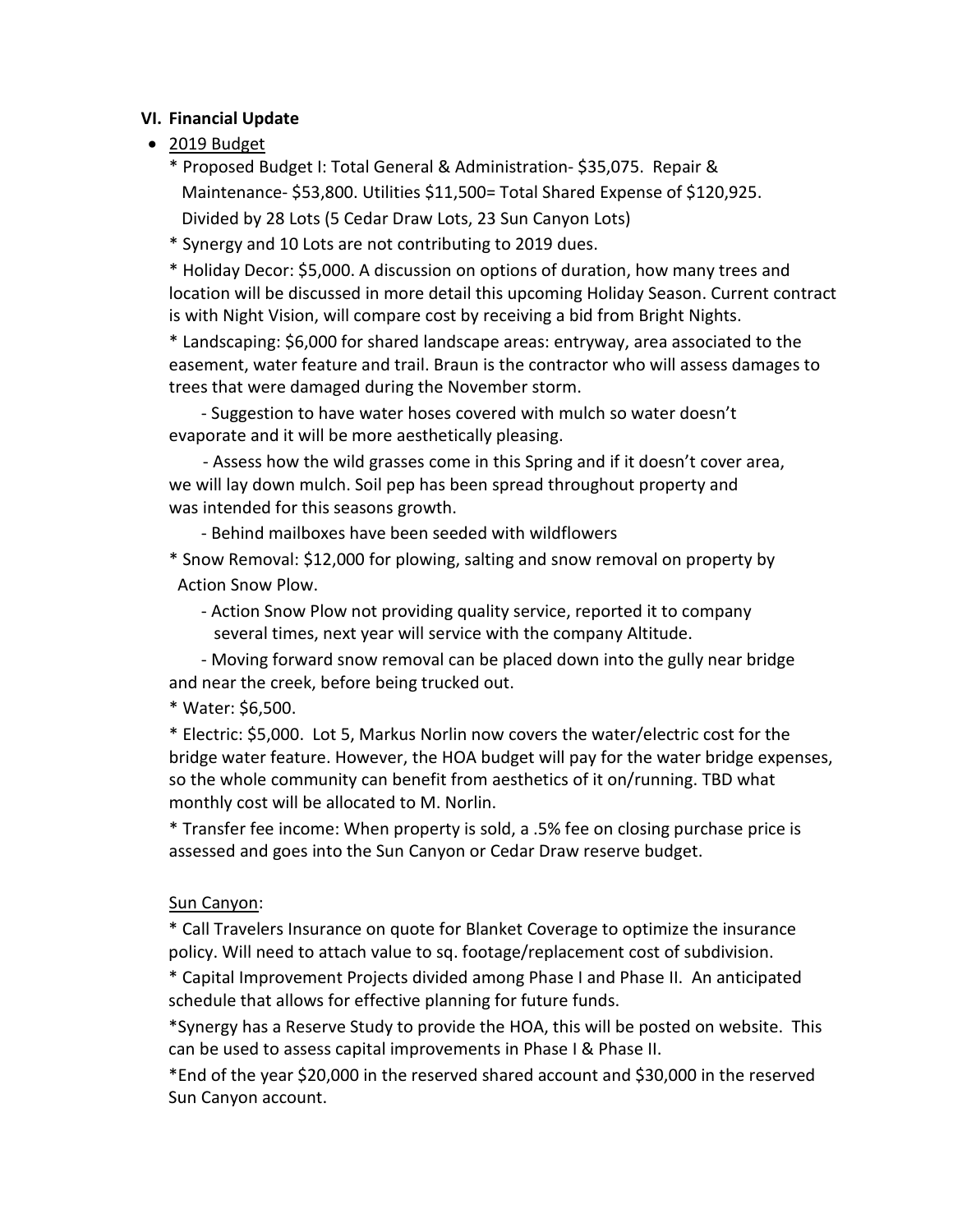\*2019 will have a significant dues increase, an estimated increase of \$320 a month, \$37,000 a year. A large quantity of the dues will be allocated to the Reserve Fund. Not having 10 Lots contributes to due increase.

\* The board will approve the 2019 Budget, within 2-3 weeks once Soren Urry provides the Reserve Study.

# **VII. Governance**

• Parking Regulation: each homeowner will fill out a registration form and when submitted to ASRL, homeowner will receive a parking sticker and 2 guest parking permits.

- ASRL will monitor/ patrol and call PC Towing when needed. No Towing Signs will be on property.

- Visitor Parking allowed during the day but must not block driveways or the road. Overnight requires guest parking pass
- Short Term/ Nightly Rentals- Get a legal opinion on how to regulate.

## **VIII. Maintenance Updates**

## 2019 Capital Projects

- 1. Phase I Front Doors
	- a. Proposal provided by Eric Eckman. The scope has been approved by current management and should be provided to each homeowner for cost consideration.
	- b. Additional hardware fabrication is recommended to improve ongoing maintenance requirements.
- 2. Bridge Repair
	- a. Proposalshavebeenrequestedfromnumeroussources. MillerPavinghasbeenthe most responsive and has provided options on how to move forward.
	- b. Stone caps were removed due to deterioration and have not being replaced due to therenot beingthesamematerialavailable.BlackDogbuildershasofferedtheir suggestions that the new Board should consider and determine how to move forward. Follow up with Black Dog for options is recommended.
- 3. Road Repairs
	- a. Proposals were requestedfroma varietyofsources. Millar Paving has beenthemost receptive and is open to a variety of options and suggestions. Ultimately, thisis up tothe HOA and how new management would like to proceed with scope.
- 4. Landscaping Improvement Projects
	- a. Phase Ill(now conservation easement) clean up andover-seed. Seeding bywill be done in January.
	- b. Rock Edge needs attentionand clean up in certainarea. Braun's Lawns and Landscapes in prepared to address this next season.
	- c. Replacement pine requested by David Steiner below deck and requests made between Units 14/15, 21/20 etc. These pines died either because oflack of water or locationis not contusive to their survival and other options should be considered.
- 5. Cedar Draw Road Lighting
	- a. Electrical in this area has been extensively revisited andGTC should be able to provide a proposal to rework thislighting system.